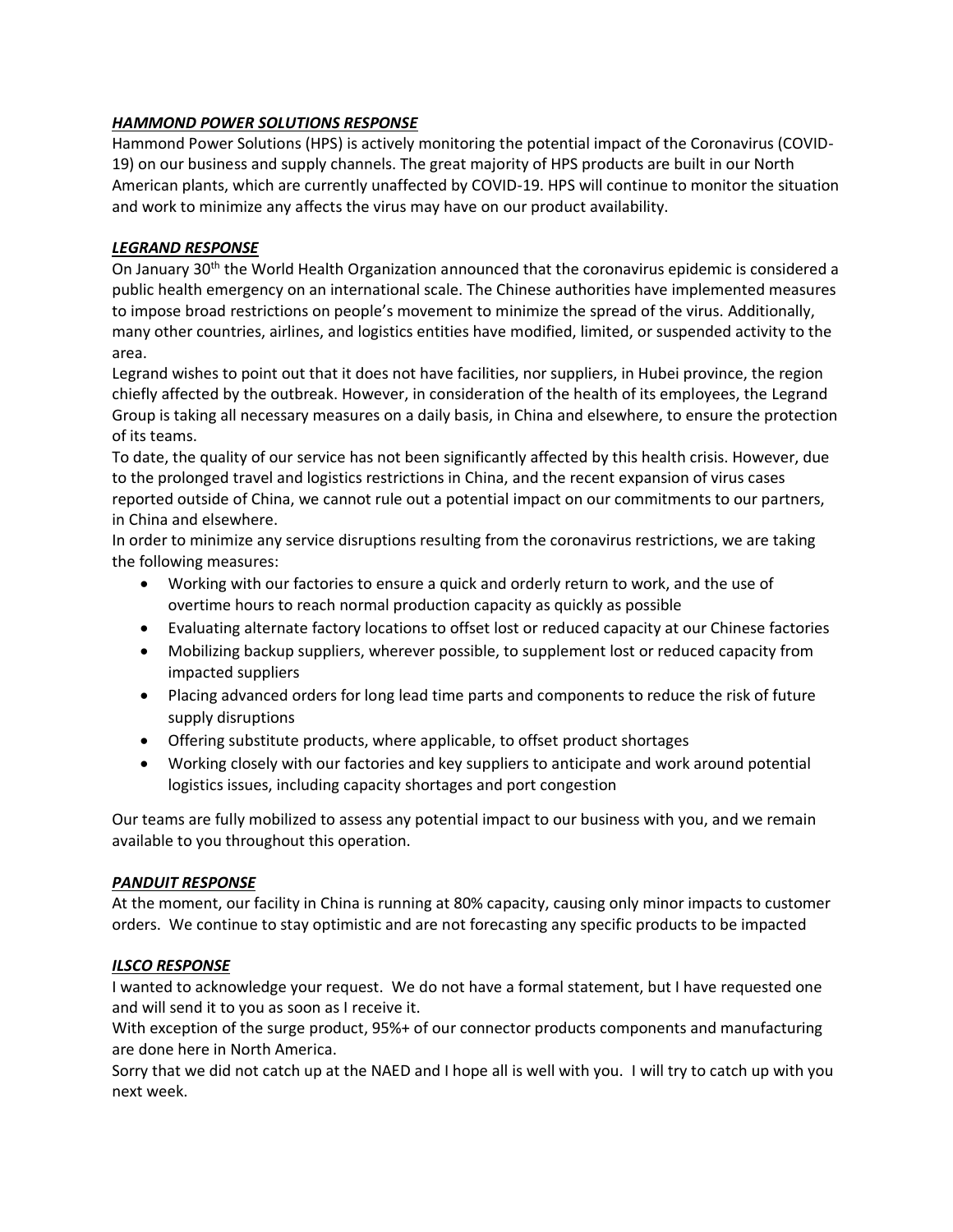# *ABB RESPONSE*

The health and safety of our employees, customers and partners remains our number one priority, and we are working hard to assess and mitigate any risks.

We would like to reassure you that we are adapting our operations to meet the challenges of the current situation to ensure we continue to meet your needs and maintain supply of our products and services in light of the extraordinary circumstances created by the coronavirus situation.

We very much value your cooperation with this matter. We are here to help and support you and will keep you informed of any possible impact to our deliveries. Please contact me directly if you would like to discuss any concerns you might have.

## **Company name. –**

ABB Installation Products Inc.

# **Manufacturing operations in China –**

ABB Installation Products Inc. does not have manufacturing operations in China.

## **Raw materials, component parts, or finished goods sourcing from China –**

ABB Installation Products Inc. does source raw materials, component parts, or finished goods from China.

# **Anticipated disruption to operations, raw materials, component parts or finished goods coming from China-**

ABB Installation Products Inc. does not anticipate disruptions if production at our 3rd party suppliers begins after the extended New Year.

## **Mitigation plan in the event of disruption -**

ABB Installation Products Inc. will mitigate any potential disruption by utilization of safety stock built up ahead of the New Year for single sourced products and increasing production for multi sourced products.

### **Business contact in the event of disruptions in customer supply –**

Jonathan Huard, jonathan.huard@ca.abb.com

### **Customer commitment –**

ABB Installation Products Inc. is committed to serving its customers and continues to monitor the coronavirus situation and while no disruption is anticipated at this time, in the event that circumstances change, we will send appropriate notification under any applicable Force Majeure provision in an agreement or pursuant to our general terms and conditions.

### *BRIDGEPORT RESPONSE*

Bridgeport is aware and understands Sonepar's concern about product delays resulting from the Coronavirus, and as we discussed at the NAED, we are working closely with our manufacturers in China to ensure the product we are sourcing from them is on schedule for shipment.

If any anomalies arise with products that any of your op-cos are buying from us, we will make sure to let you know as soon as we do.

### *SCHNEIDER RESPONSE*

Meeting our customers' expectations is our key priority. Our tailored and flexible supply chain is closely monitoring and evaluating the situation in real time.

We are closely following the government regulations as we re-commence operations in most of our factories in Mainland China, and we're actively working to find a timely and effective solution for each of our customers.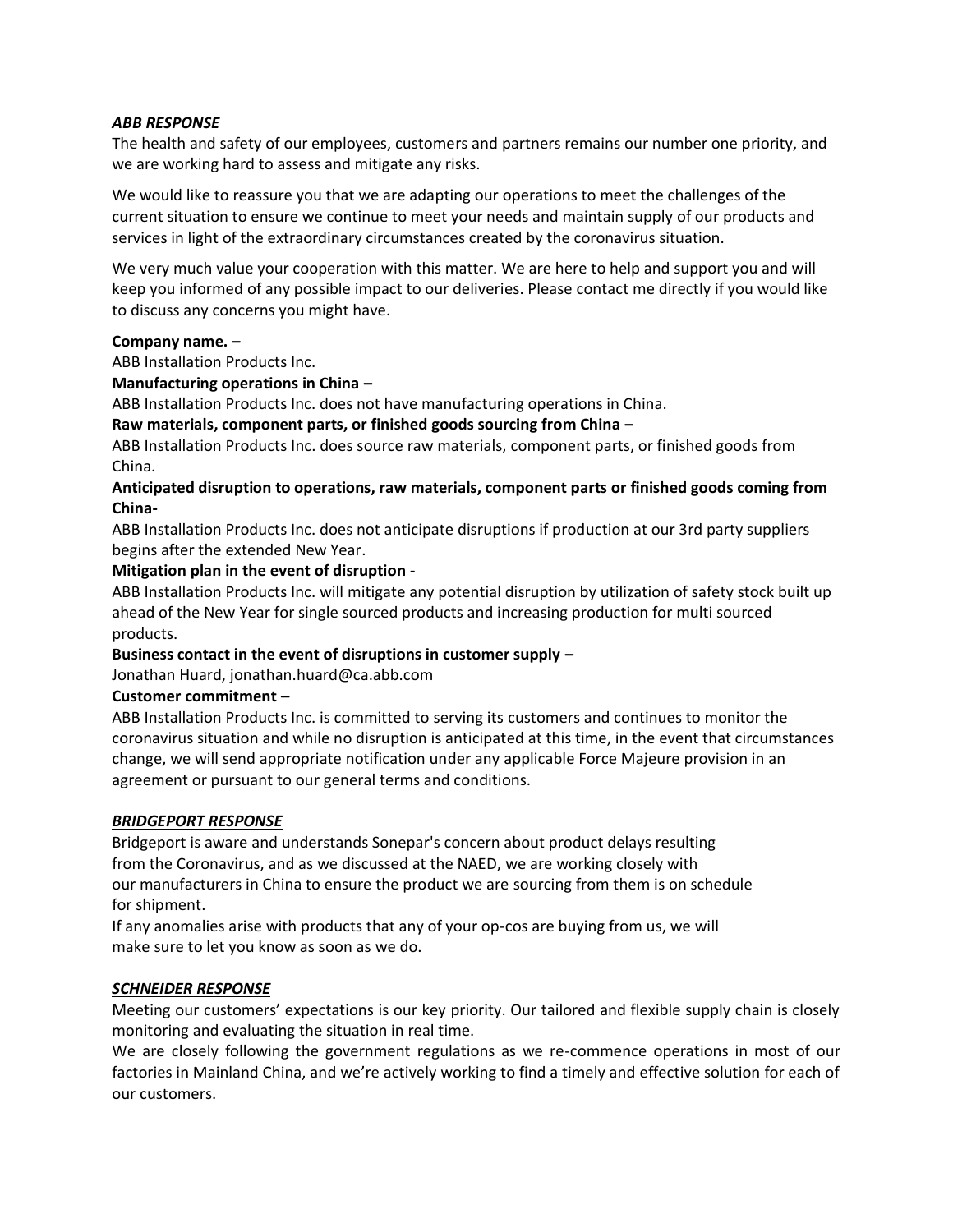Our supply chain is ready to collaborate as required on demand shaping customer solutions.

# *EATON RESPONSE*

We e will have update out this week but basically you are correct, you won't feel any real impact before April/May. We do build a few products in China but the biggest question for us is down the supply chain, supplier of a supplier type concern. So tough to give possible impacted SKUs with confidence. Our plants in China started up again week of 2/17 or before. Workforce and attendance have been ramping up since then and expected to be back at full production level later in March. Will forward you official update ASAP as well

# *SIGNIFY RESPONSE*

As you are aware, the coronavirus (COVID-19) has spread to many countries around the world and the World Health Organization (WHO) has declared the virus a global health emergency.

Our immediate thoughts are with those who are immediately impacted while we are taking all precautions to safeguard the health, safety and wellbeing of our employees, customers and business partners. As per March 2, none of our employees have been reported infected by the virus.

We take the situation very seriously. A dedicated project team has been put in place to monitor, assess and prepare plans in order to minimize the impact on our business. We are in contact with our suppliers in China and continue to engage with the relevant groups so that we can act and adapt quickly to any new developments that may arise.

As an international company, it is our duty to take up our responsibility in helping to contain the issue. We have implemented travel restrictions to protect our employees and customers from exposing to risks related to the spread of the coronavirus (COVID-19). This means that we could be hampered in fulfilling our performance obligations under service arrangements if travel to customer locations is disrupted.

The full impact remains unclear with regards to components supply, manufacturing and transportation. In case the delivery of products and/or the fulfilment of services gets impacted, leading to suspension or delay thereof, our Sales team will contact you promptly.

The virus outbreak, and the corresponding closures, slowdown and travel bans are beyond our control. We therefore have no option but to treat it as a force majeure event.

The health, safety and wellbeing of our employees, customers and partners is and remains our number one priority.

# *GENERAC RESPONSE*

We are doing our best to mitigate but there is a risk of disruption from suppliers we use for components.

# *SIEMENS RESPONSE*

No do not anticipate anything at this time. Corporate is monitoring globally. reaching out to suppliers in India in case we run into issues due to the coronavirus.

# *HUBBELL RESPONSE*

Overall, Hubbell is monitoring the Coronavirus developments closely as it continues to unfold. Our factories are located outside the Coronavirus originating region of Wuhan, however movement of people and materials in China may be affected.

As far as the effect on our business, the China supply chain represents a small portion of our overall production capacity and while still early, we do not at this point anticipate an immediate adverse impact. With Chinese New Year coinciding, production typically slows during this time of the year and as